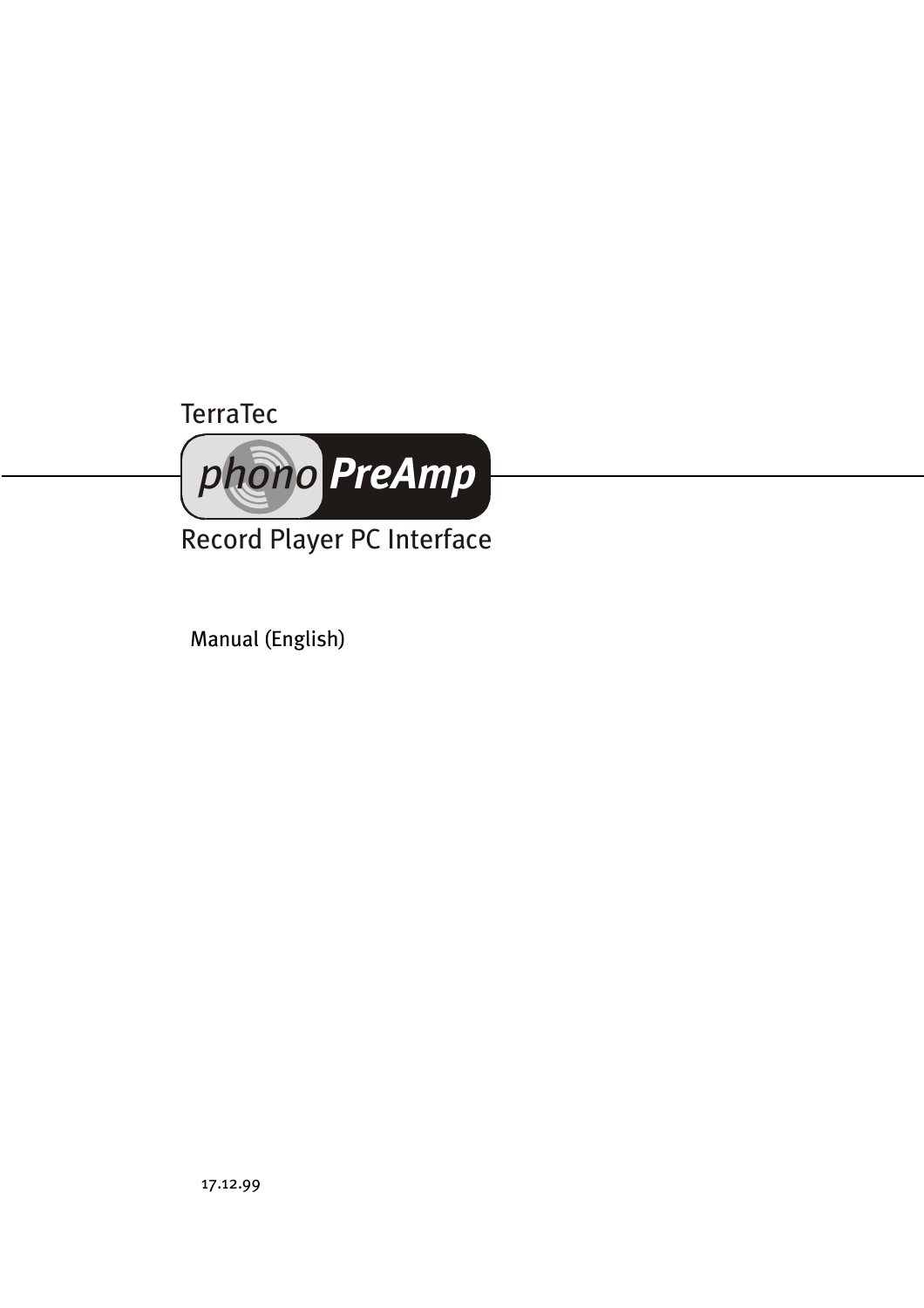#### CE declaration

We:

TerraTec Electronic GmbH, Herrenpfad 38, D-41334 Nettetal, Germany

hereby declare that the product:

phono PreAmp

to which this declaration refers is in compliance with the following standards or standardizing documents:

EN 55013

The following are the stipulated operating conditions and environmental conditions for said compliance:

Residential, business and commercial environments and small-company environments.

This declaration is based on:

Test report(s) of the EMC testing laboratory

 $H.$  Oles.

TerraTec® ProMedia, SoundSystem Gold, SoundSystem Maestro, SoundSystem Base1, AudioSystem EWS®64, SoundSystem DMX, m3po, phono PreAMp, XLerate, Base2PCI, TerraTec 128iPCI, TerraTV+, TerraTValue, WaveSystem, MIDI Smart and MIDI Master Pro are trademarks of the company TerraTec® Electronic GmbH Nettetal.

In most cases, the designations used in this handbook for software and hardware are also registered trademarks and are thus subject to the relevant regulations.

©TerraTec® Electronic GmbH, 1994-1999. All rights reserved (17.12.99).

Meticulous care has been exercised in the preparation of all text passages and illustrations in this User Guide. TerraTec Electronic GmbH and its authors, however, accept no liability, legal or otherwise, for errors or the consequences of such errors. We reserve the right to technical modifications.

All text passages in this documentation are copyrighted. All rights reserved. No part of this documentation may be reproduced in any form whatsoever, by photography, microfilming or other process or rendered into a language/form usable by computers without the prior, written consent of the authors. All rights for use and propagation by presentation, radio and television are also reserved.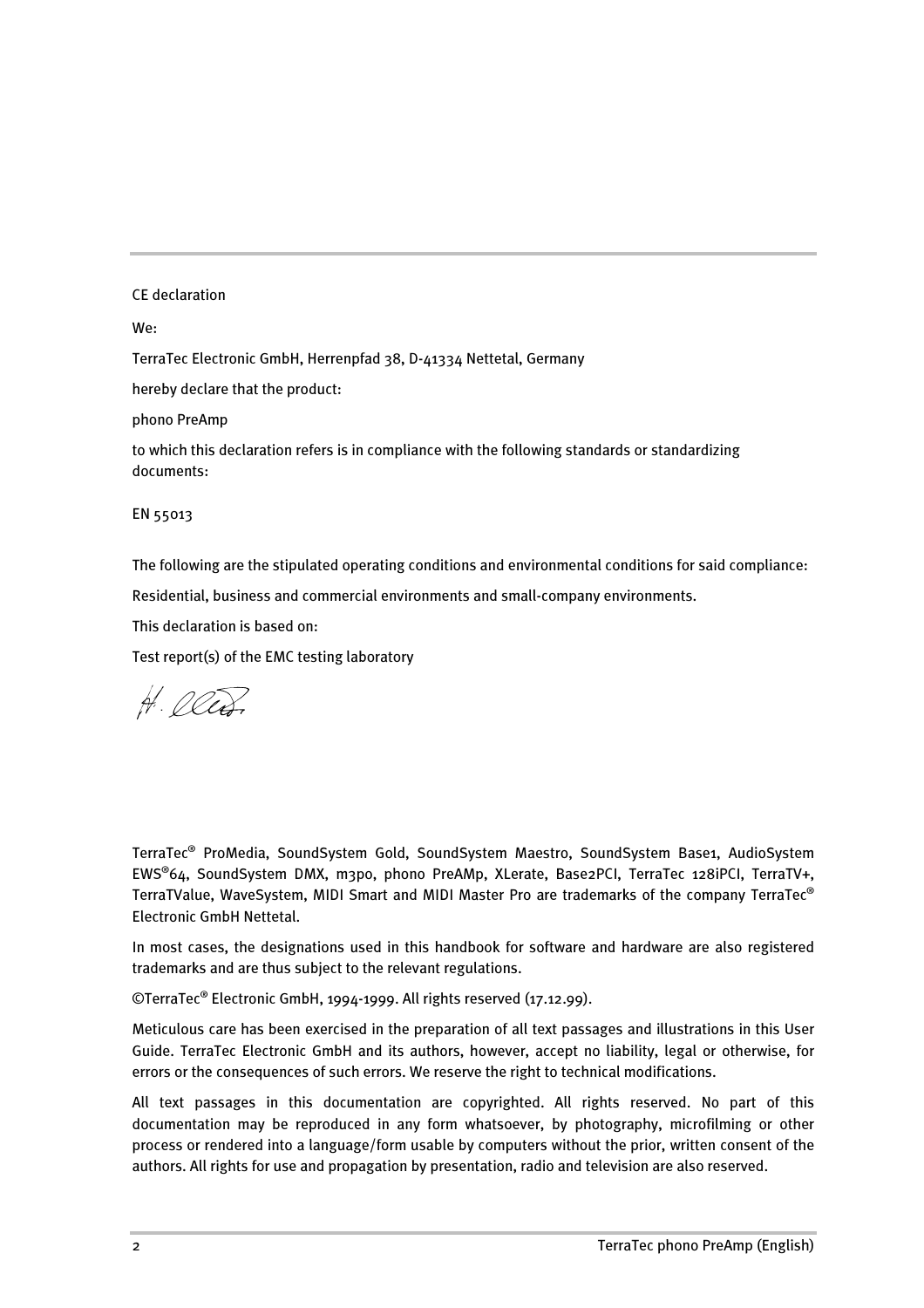### Welcome.

And thank you for choosing phono PreAmp. So far, phono PreAmp is a unique product for the connecting between a record player and PC sound card in the best of hi-fi quality. Connection couldn't be easier. However, please read the following information, so that you will quickly be able to make use of all the possibilities this device offers.

In the chapter "Tips and Tools" you will get some background information on the record medium as well as learn what there is to know about "digital restoration on the PC".

We hope you will enjoy your phono PreAmp

... Your TerraTec Team!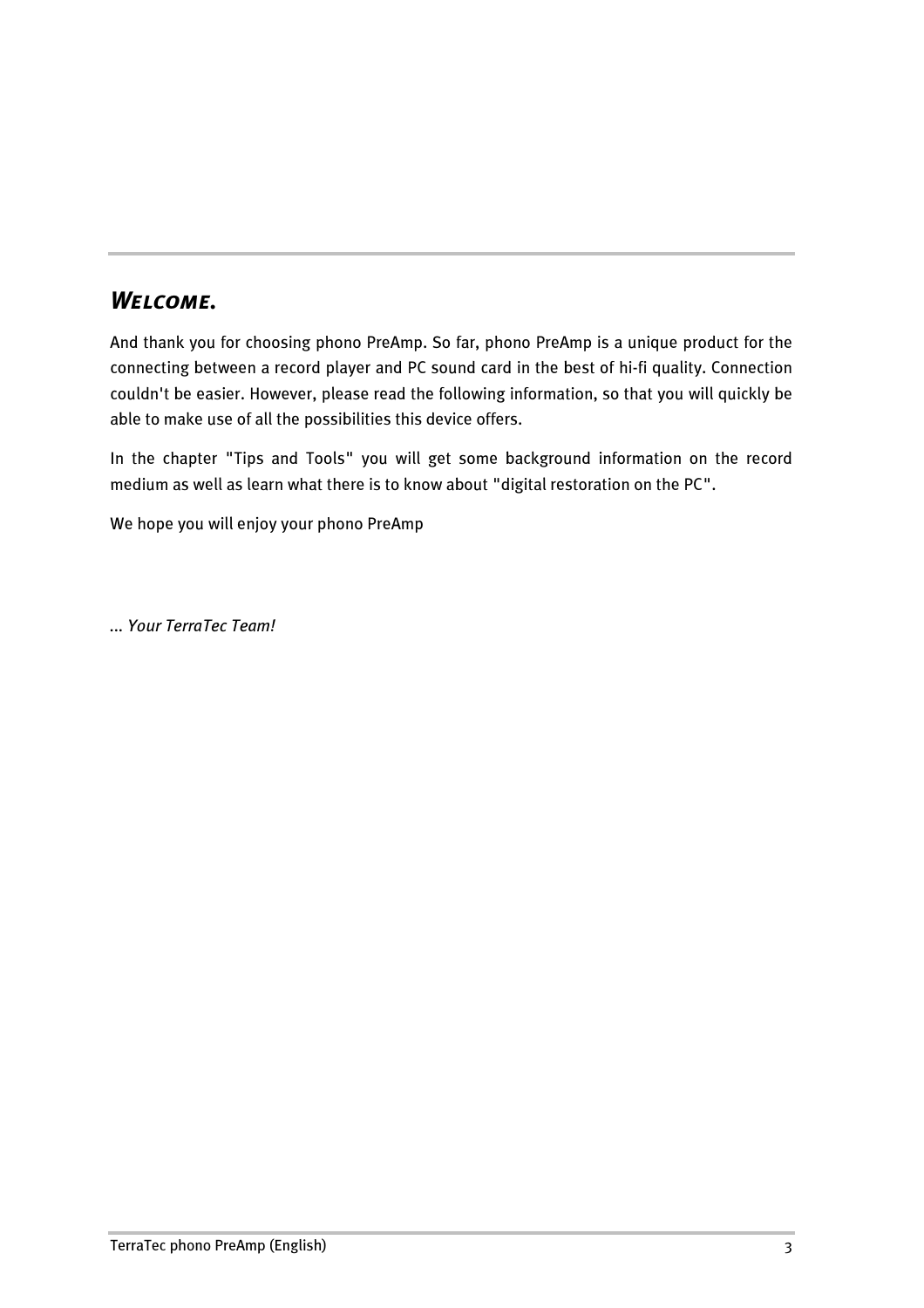### Connection and Operation.





### D- Plug for connecting to the sound card's gameport.

Through this phono PreAmp receives its power. The gameport is channeled through and can still be used, for example, to connect a joystick.

#### $\boldsymbol{\Omega}$ Stereo Line Out.

The line output is connected to the line in (input) of the sound card.

The output level of phono PreAmp can be adapted to the needed input sensitivity of almost all sound cards. Please do not use a microphone input (if applicable) for this, as they are designed for a far lower and usually mono input level.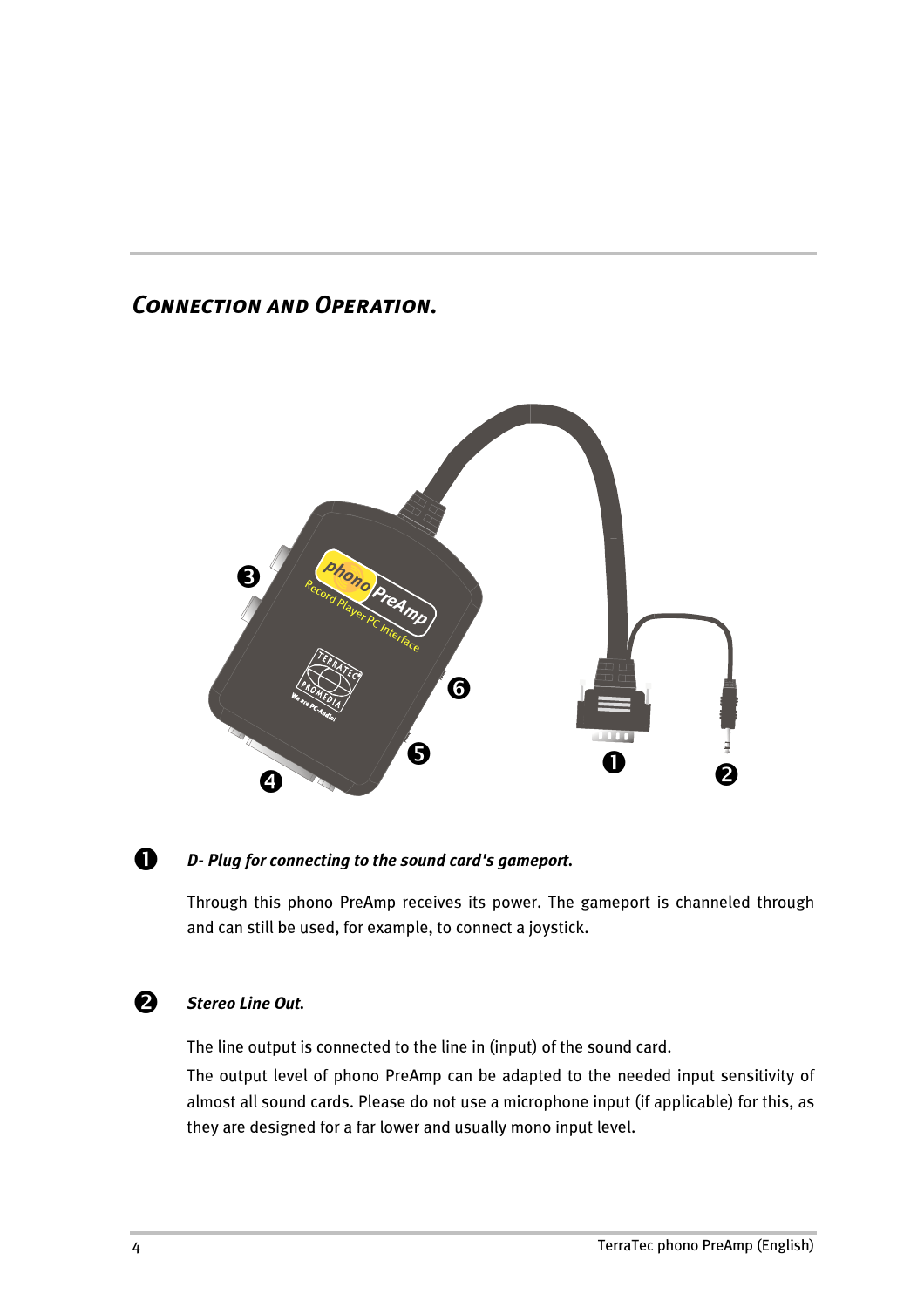

#### **R** Phono In.

(cinch / red=right channel, white=left channel)

Connect your record player's output here. Please make sure your phono PreAmp is designed for a moving-magnet (MM) pickup system. Standard moving-coil (MC) systems cannot be used. A high-output MC system can be used, however, if you own one. The output level, however, should carry at least 2-3mVolt.



#### **4** Gameport.

Your sound card's gameport is still available for you to use.

We don't advise you operate the phono PreAmp at the same time a joystick is connected here – and you probably won't find it necessary to do so anyway. You can leave the joystick connected while the phono PreAmp is recording, but you should refrain from playing with it.

#### **6** Input Capacity - Selection Switch.

Please refer to your phono pickup system's technical data for what the recommended range of the preamplifier's input capacity is. Move the selection switch to the value that comes most closely to that area. If you are unfamiliar with your pickup's technical specifications, set the selection switch to the middle position.

#### **G** Output Level - Selection Switch.

Usually with sound cards the line-in input level lies at a music-friendly 1 to 2 Vrms. So that phono PreAmp's output level can be adapted to different cards, it can be set to three levels. Read more about this in the chapter **[Attention! Recording.](#page-8-0)**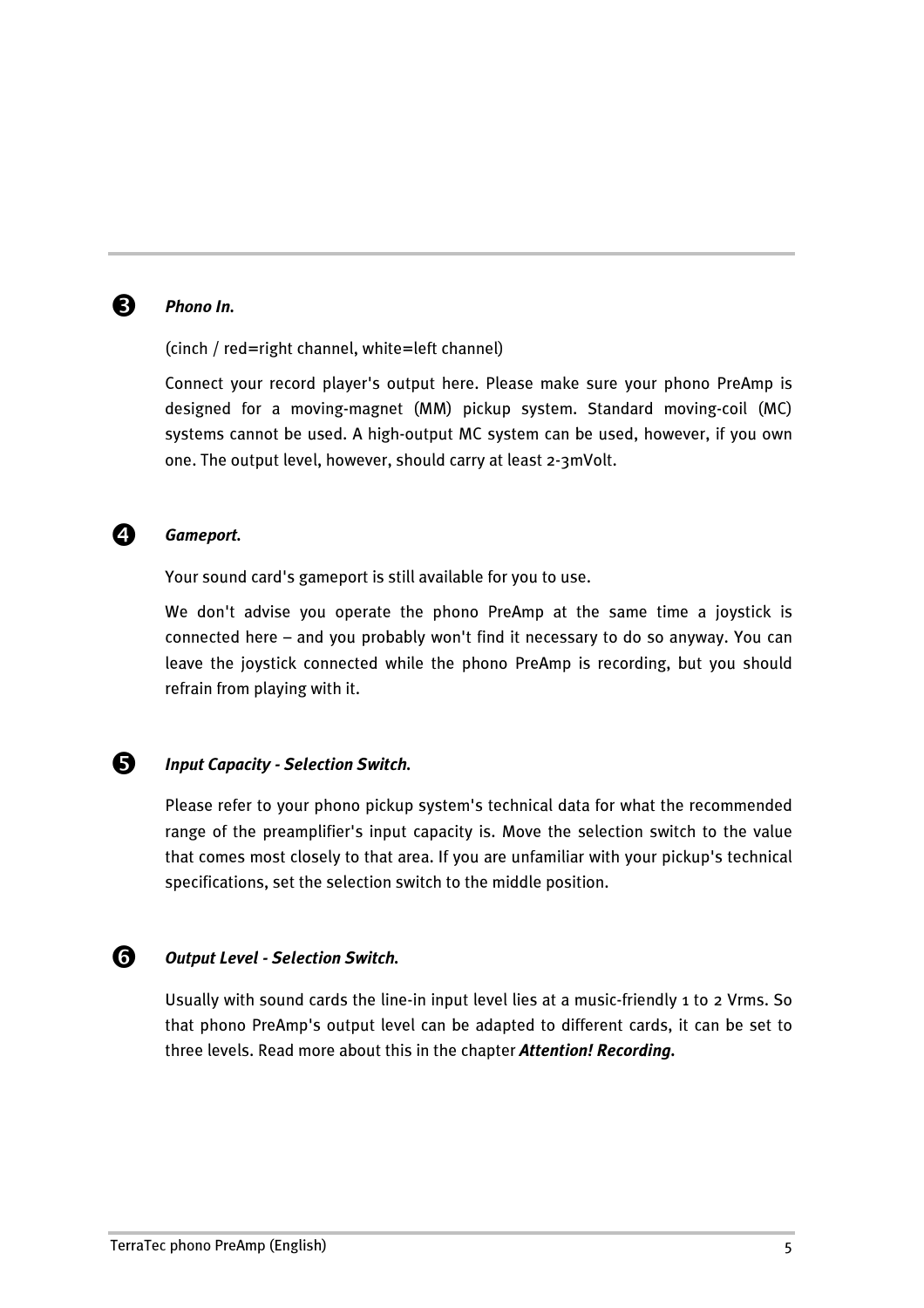### Grounding Wire.

If applicable, connect the grounding wire of your record player to your computer's case. It's best if you can use one of the fastening screws from your computer's housing cover to do this.

### Technical Specifications.

- Stereo input for the record player (RCA/cinch)
- Stereo output with line meter (3.5 mm stereo mini-jack)
- Power supply through the PC sound card's gameport (5 VDC  $\pm$  10%)
- The gameport is looped to phono PreAmp
- For moving-magnet (MM) pick ups or high-output moving-coil (MC) systems
- Not suitable for standard MC systems
- Input sensitivity  $5 \text{ mV}$  /  $47 \text{ kOhm}$  / 1 kHz
- Input capacity adjustable to three levels (100 pF, 250 pF and 425 pF)
- Output level amplification adjustable to three levels (300 mV, 550 mV, 1100 mV (5mV/1kHz))
- Filter function with highly-accurate RIAA equalizer curve (20 Hz-20 kHz  $/ \pm$  0.5 dB)
- Distortion factor< 0.002 % (5 mV)
- Signal-to-noise ratio: >86 dB (A)
- Shielded case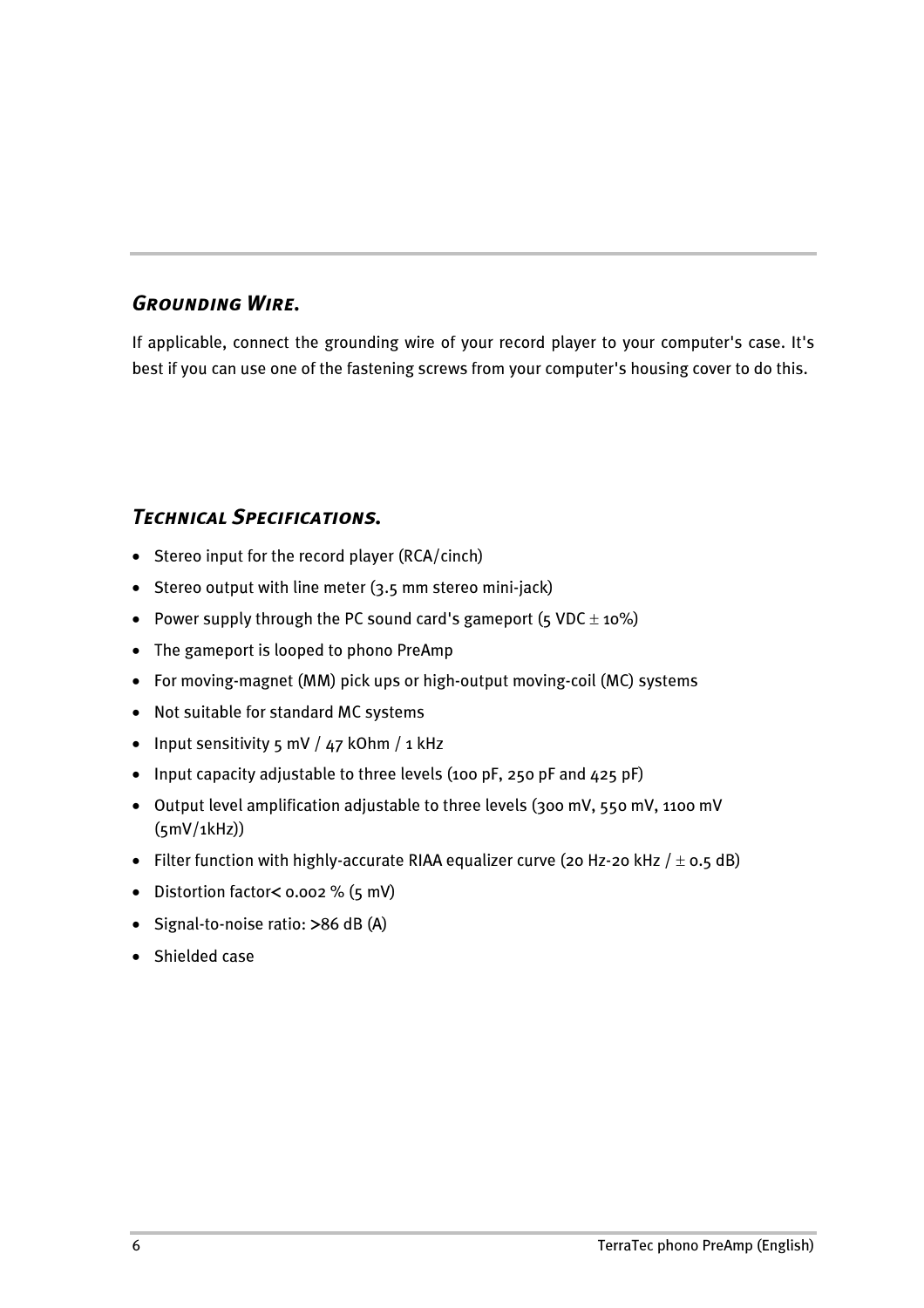### Tips and Tools.

Unfortunately for many record fans, this once favorite playback medium has become more and more obsolete under the present reign of CDs. Nowadays, even making your own CDs is no longer a problem with the help of a computer and a CD recorder (burner). Maybe now the topic might be of interest once more to all of those who would like to preserve their old vinyl treasures for eternity (or at least for the "half-life" of a blank CD). Even the restoration software that goes with it is becoming more and more affordable and easier to operate.

How do you get your LP recordings into the computer?

The record player's output signal cannot be directly used by sound cards (or other line devices). In this instance even a common hi-fi amp would need a special preamplifier, which doesn't even come standard anymore on the newer devices.

Now, you could help yourself by setting the (phono-friendly) hi-fi amp next to your PC, that is, if you aren't afraid of having to constantly move this highly-cabled unit. Here's where the concept of TerraTec's phono PreAmp comes in. The phono PreAmp strengthens the record player's signal, and converts it into a high-quality signal the sound card can use. To help keep down the number of unnecessary cables you need lying around, the phono PreAmp draws its power directly from the gameport of the attached sound card.

For all of you who now want to delve a little deeper into the good, old phono technology, here is some information on the vinyl.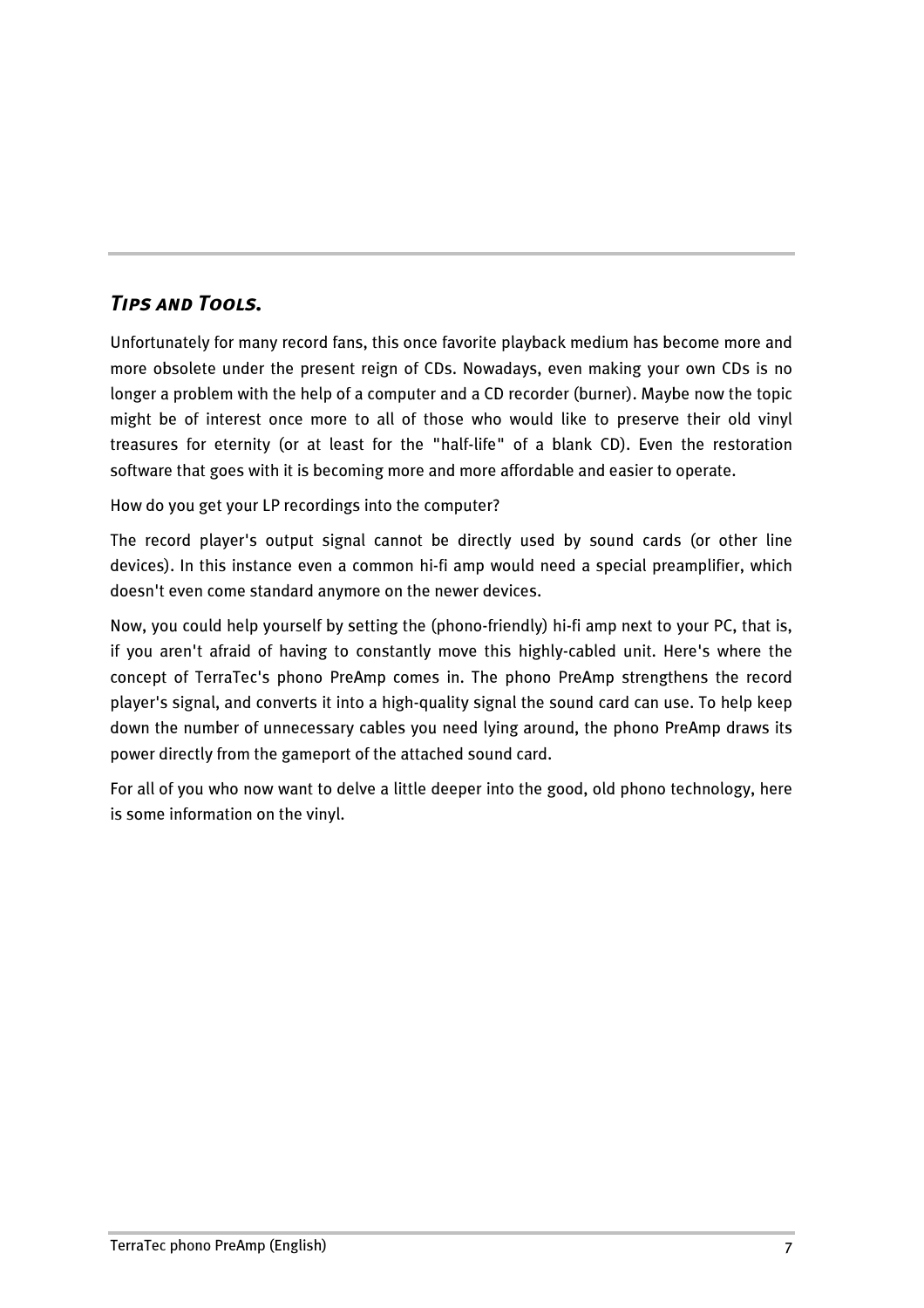## HOW DID IT WORK AGAIN?

The audio signal is saved in a particular pattern to a groove on the record. The mechanical "reading" is done through the record player's pickup system, which then converts the pressed-vinyl "audio data" into a weak electrical signal. There is a distinction made here between two different pickup systems: moving coil (MC) and moving magnet (MM or MD for magnet-dynamic).

With MM systems a permanent magnet is moved, and with MC systems a spool. An MC system has the advantage over the MM system that it has less mass to move. The disadvantage to it, however, is that the output signal normally comes out lower by a factor of 10. This makes it harder to obtain a good signal-to-noise ratio.

Both MM and MC systems are able to reproduce excellent music, whereby the former is found to be used the most.

### RIAA Equalizer.

Maybe you have accidentally connected your record player to the wrong input on your hi-fi amplifier before. You probably noticed that not only was the signal very quiet upon playback, but also the sound pattern appeared wrong. There is a reason for that: as the needle's control is limited to a certain extent, high frequencies  $(=$  low amplitude) are played back more strongly and deep frequencies (= high amplitude) more weakly. The pickup signal, therefore, has to be prepared (equalized) before it can be worked on further.

So that every record does not have to be equalized differently, a set of standards has been developed by the ´Recording Industry Association of America´ (RIAA) which exactly defines the frequency ranges to be defined. Therefore, the fidelity of the equalization process is an important mark of a phono preamplifier's quality.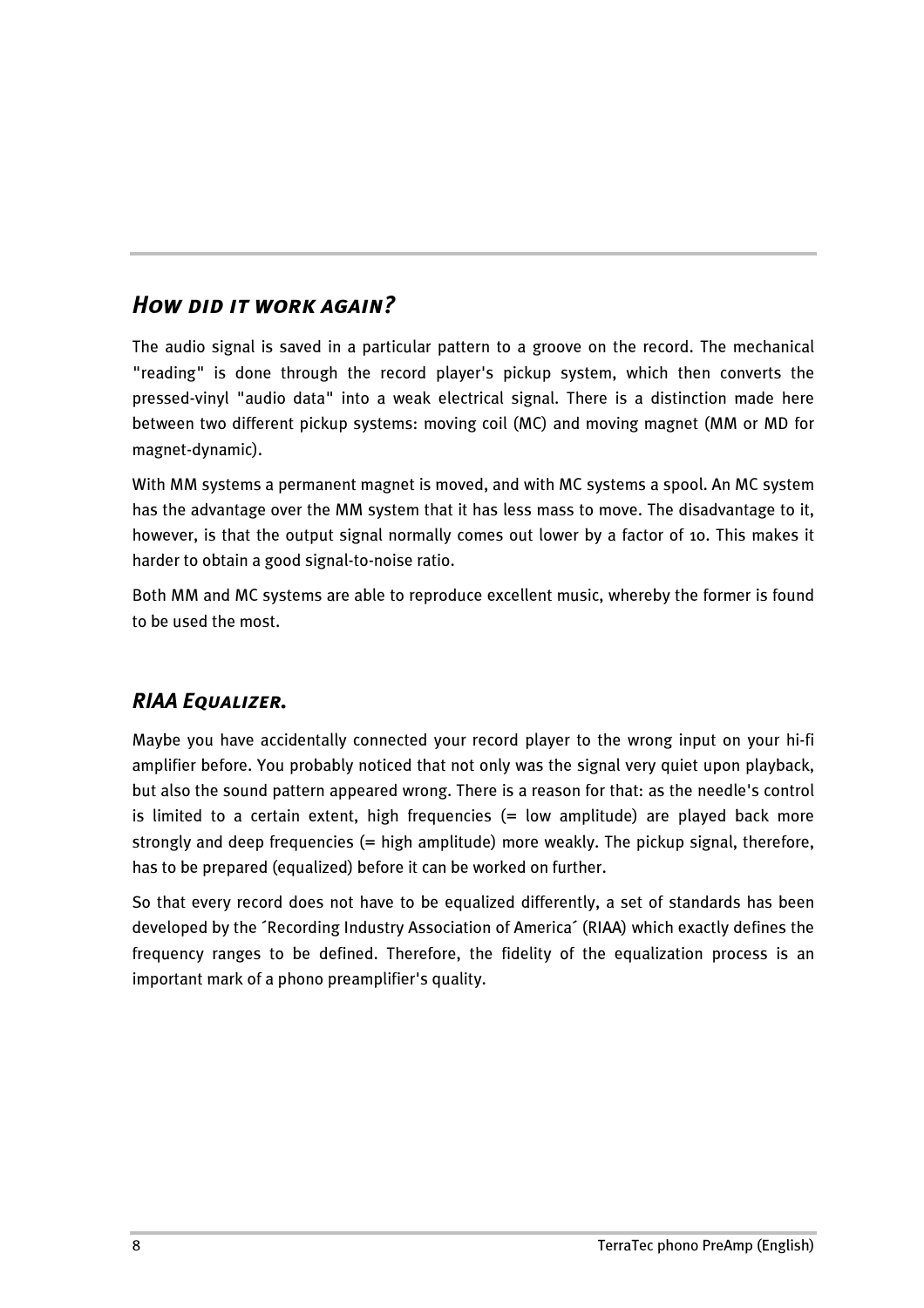#### <span id="page-8-0"></span>SHIELDING.

Through the relatively low output level (even by a moving magnet system) - MM ca. 2-5 mVolt, MC ca. 0,1-0,4 mVolt - some waste of notes and disturbances are to be expected. For example, if you use a much too simply built network connector for your pre-amp's power source, then you have to be prepared for an unpleasant network hum.

Unfortunately, piling on more and more electronic devices in your household leads to an increase in electromagnetic waves being created. Even though these are low, they can lead to a disturbance of the pickup's audio signal, because, as mentioned, this is also quite low. The only thing that helps here is a careful shielding of the pre-amp as is of course the case with the phono PreAmp.

When talking about shielding it is also appropriate to mention the role of the record player's grounding wire (if applicable). This makes sure that the record player is connected to the shielding, so that such a disturbing hum is avoided.

#### Attention! Recording.

In order to fully take advantage of the dynamic range of your sound card's input converter, it is important to correctly set the output level of phono PreAmp. Play the album to be recorded and check the level indicator of your recording software. Set the switch setting to a level where the signal is not overmodulated (clipping). An optimal setting would be one where the level indicator reaches just under the 0db(zero decibel)-range. Unlike recording with a cassette recorder which you may have done earlier, a digital recording is never allowed to be overmodulated. What earlier may have passed for a desired "tape saturation-effect", only leads to clearly audible static on the digital level which can hardly be "repaired".

To fine tune the settings you can use the input control (input sensitivity) of your sound card. Please read more about this in your sound card's documentation.

If you can set the sampling rate and bit resolution on your sound card, select 16Bit and 44.1 kHz so that the data is directly recorded in a format compatible to an audio CD. Otherwise, before you can burn a CD, you will have to go through a so-called sample-rate conversion which can lead to a loss of sound.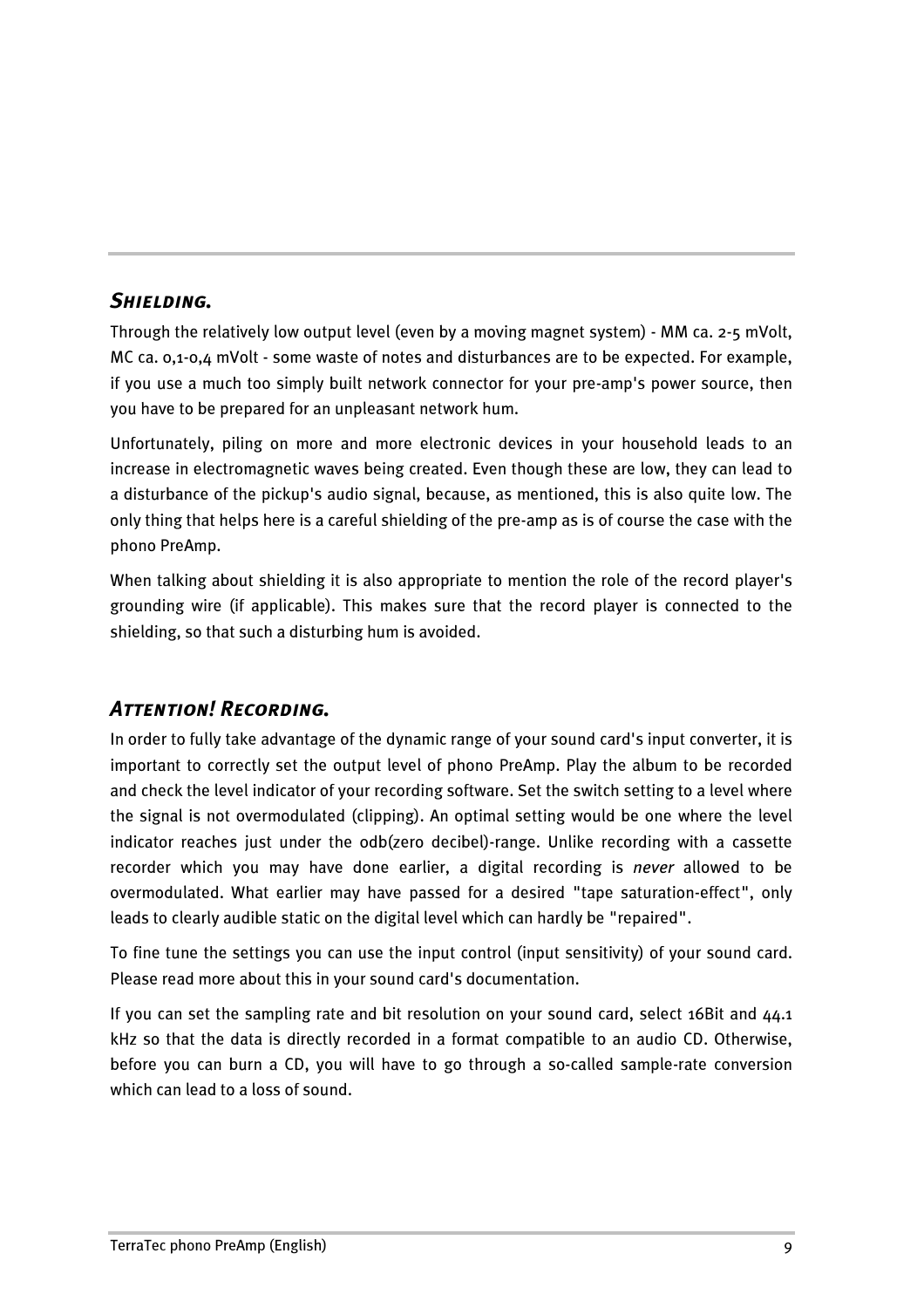### DONE RECORDING: NOW WHAT?

After you have made your recording using the phono PreAmp, sound card and software, you may decide you want to edit your work on a digital level. At the very least, the appropriate editing software should have the following functions: Removal of short, loud clicks (de-click); removal of soft background crackling (de-crack); noise suppression (de-noise) and normalizing (normalize).

In addition, some programs offer functions such as stereo editing (this is somewhat limited with records as opposed to CDs) and an equalizer. The latter lets you refresh the sound pattern a bit or arrange it more forcefully.

If you have always just recorded full album sides, you will need to cut the recording into individual tracks (titles) if necessary. Depending on your software this function can proceed almost automatically. Last but not least you can burn the finished recording with your CD mastering software.

There is a number of established software products for this area to be found now on the market. We cannot recommend any particular product at this time; the softwares' range of capabilities change too quickly and there are too many manufacturers vying for your business. Just look on the Internet for a program that most closely meets your demands.

Algorithmix ([www.algorithmix.com](http://www.algorithmix.com/)) Creamware ([www.creamware.com\)](http://www.creamware.com/) Dartech ([www.dartech.com](http://www.dartech.com/)) Data Becker ([www.databecker.de](http://www.dartech.com/)) Diamond Cut Productions ([www.diamondcut.com](http://www.diamondcut.com/)) Sonic Foundry ([www.sonicfoundry.com](http://www.sonicfoundry.com/)) Steinberg ([www.steinberg.net](http://www.steinberg.net/)) This list is by no means complete.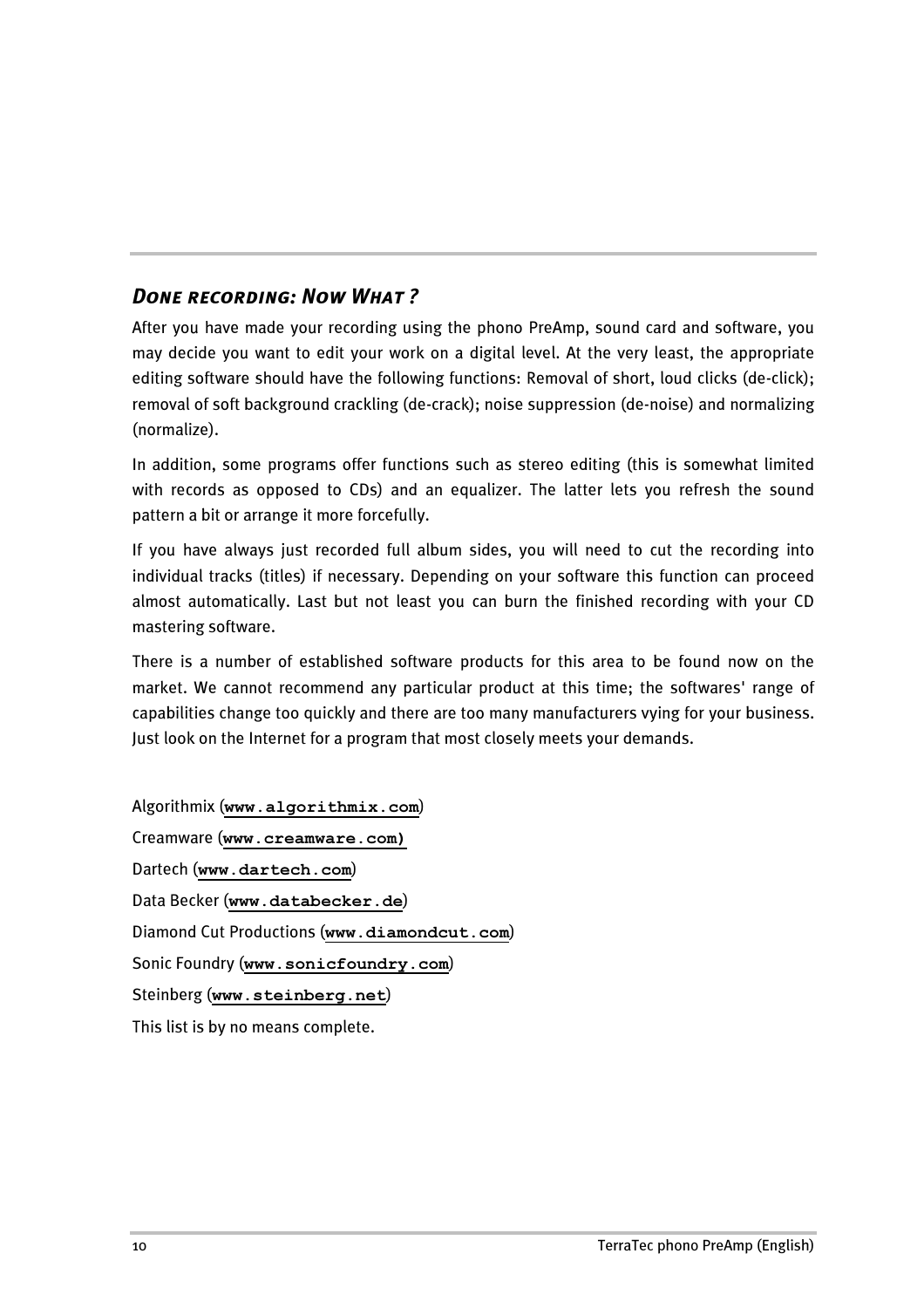### Links.

If you would like to find out more information on this topic, there are a few Internet-links we would recommend you look at. Have fun surfing.

<http://fabdp.fh-potsdam.de/lehre/studpro/steffen/record/head/head.htm> Here you will find, among other things, quite a bit on the history of records.

#### <http://www.aaanalog.de/>

Information on records, record players and analog technology. First-class magazine with excellent articles! Highly recommended.

#### <http://ac.acusd.edu/History/recording/notes.html>

recording technology history

Usenet

#### [rec.music.collecting.vinyl](news:rec.music.collecting.vinyl)

Here record collectors can swap stories.

#### [rec.music.marketplace.vinyl](news:rec.music.marketplace.vinyl)

And if you are looking for an album that you cannot find anywhere else: try it here!